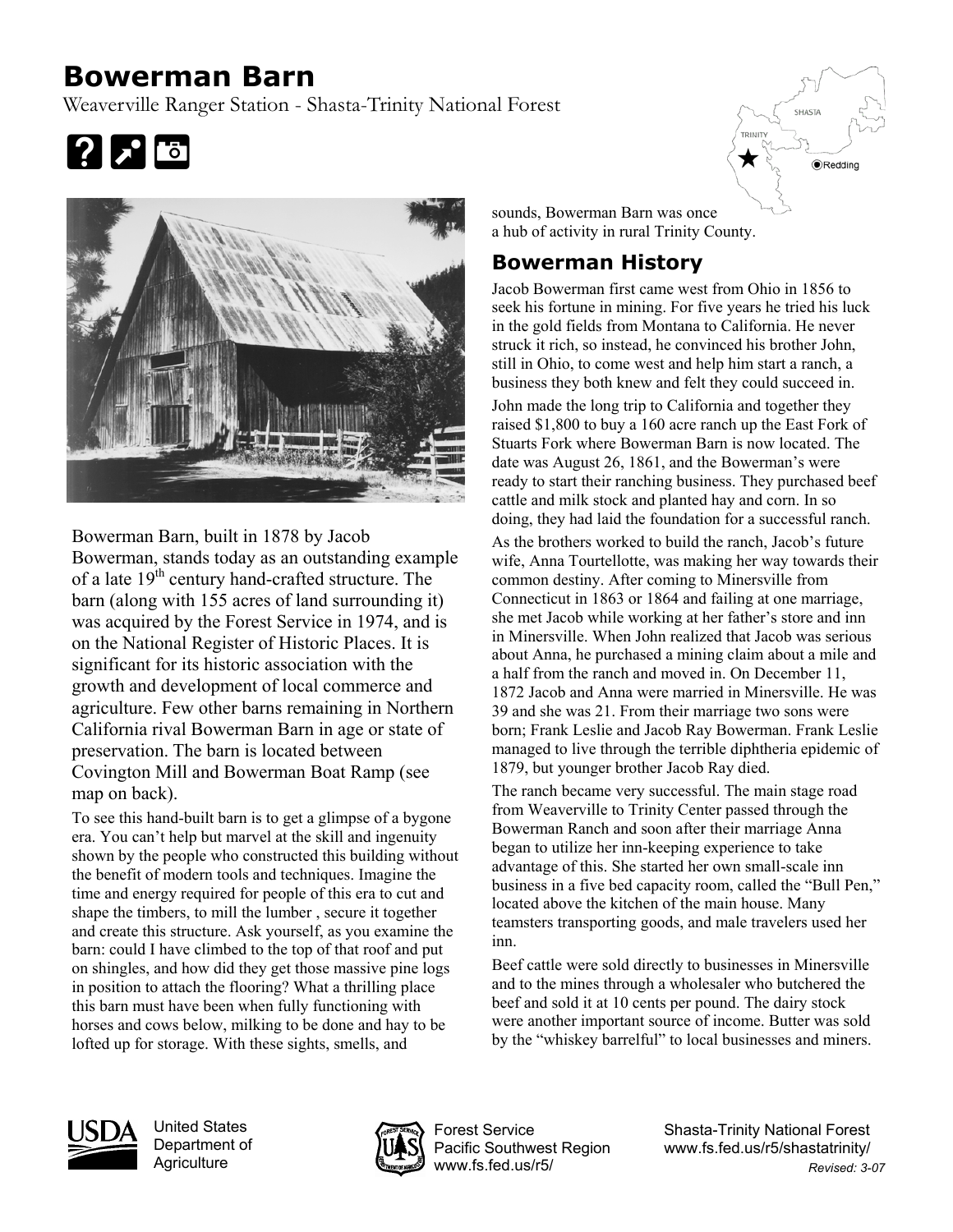The old ranch house, built at about the same time as the barn, burned in the late 1920s and the only building remaining is this splendid hand built barn.

In addition to leaving the barn, the Bowerman's gave their names to a number of local places including Bowerman Ridge, Bowerman Gulch, and Bowerman Meadows. Lake Anna, in the Trinity Alps Wilderness was named after Anna because she was the first white woman to hike to the lake. She first saw the lake when accompanying Jacob who was herding cattle to Bowerman Meadows for the summer grazing.

Frank Leslie Bowerman married Nellie Bolton of Minersville in 1895, and in that same year John Bowerman, who never married, died at the ranch. Jacob eventually died at the age of 83 in 1917 and Anna in 1931 at age 80. Though Jacob Bowerman first came as a miner, he stayed and helped to build a successful ranch and played his part in turning Trinity County into the stable and productive area it is today.

## **Barn Description**

The two story rectangular wood structure is made from whipsawn lumber and hand-hewn beams while the foundation was originally built of hand-placed native stone.

The outside dimensions are forty feet wide by sixty feet in length. It is approximately forty-six feet to the peak at the front side and approximately fifty-five feet to the peak at the back side. The barn's frame is made almost entirely of pine and some of the flooring beams are a full sixty feet



*Mortise and Tenon joints* 

long. The post and beam construction incorporates mortise and tenon joints secured with hardwood pegs. Square nails hold the flooring and siding together. The rare whipsawn siding of board and batten construction remains in fair to good condition with remnants of the original red ochre and oil paint still visible. Above the main floor at the front and back of the barn were floored loft areas

used to store hay. Very little of the pulley system used to lift hay into these areas now remains.

Minor alterations have been made to the barn over the years. Part of the covered feeding and milking area on the south side of the structure was removed at an unknown

date. A cattle chute was added to that side about 30 years ago but has been removed due to its badly deteriorated condition. The original wood shake roof was replaced with tin sheeting around 1940. In addition, the tack room located on the left as you enter the barn was added by Jacob Bowerman's grandson-in-law somewhere between the years 1917 and 1931.

The bottom story of the barn is partitioned along a northsouth axis and is accessible from the rear. Horse stalls are in the back section and the front has a feeding/bedding area for milk cows and calves. The front side was split into two levels so that the calves could be separated from the milk cows at night. At the time of purchase in 1974, a narrow, steep staircase which provided access between the top and bottom floors was badly rotted and several steps were missing. In an attempt to slow the rot which was occurring due to rain coming through holes in the roof, a partial restoration of the barn was undertaken in 1975. Old tin sheeting which matched the original was purchased to replace what had blown off over the years. The underlying beams and rafters were replaced with beams finished with draw knives and broadaxes to retain the hand-hewn integrity. Another restoration job was to replace the 2" X 12" whipsawn flooring, which had rotted, with rough-sawn lumber.

Some time in the past, a portion of the foundation stone was pushed out by vandals in order to gain access to the bottom story. These stones were cemented back in place. The ventilation louvers above the front entrance to the barn were also broken by vandals. Replacement copies were hand whittled by a local craftsman. The rotten staircase between floors was used as a pattern for a replacement and a safety rail was added to the top.

During the summer and fall of 1993 additional restoration was done. This work focused on the rear of the barn, in particular on the foundation and southwest corner. Rotted beams were replaced and a new foundation put in. Additional work is needed on the front foundation and several rotted beams need to be replaced. As in the old days repair and maintenance of the barn is an ongoing job.



*Back of the barn*